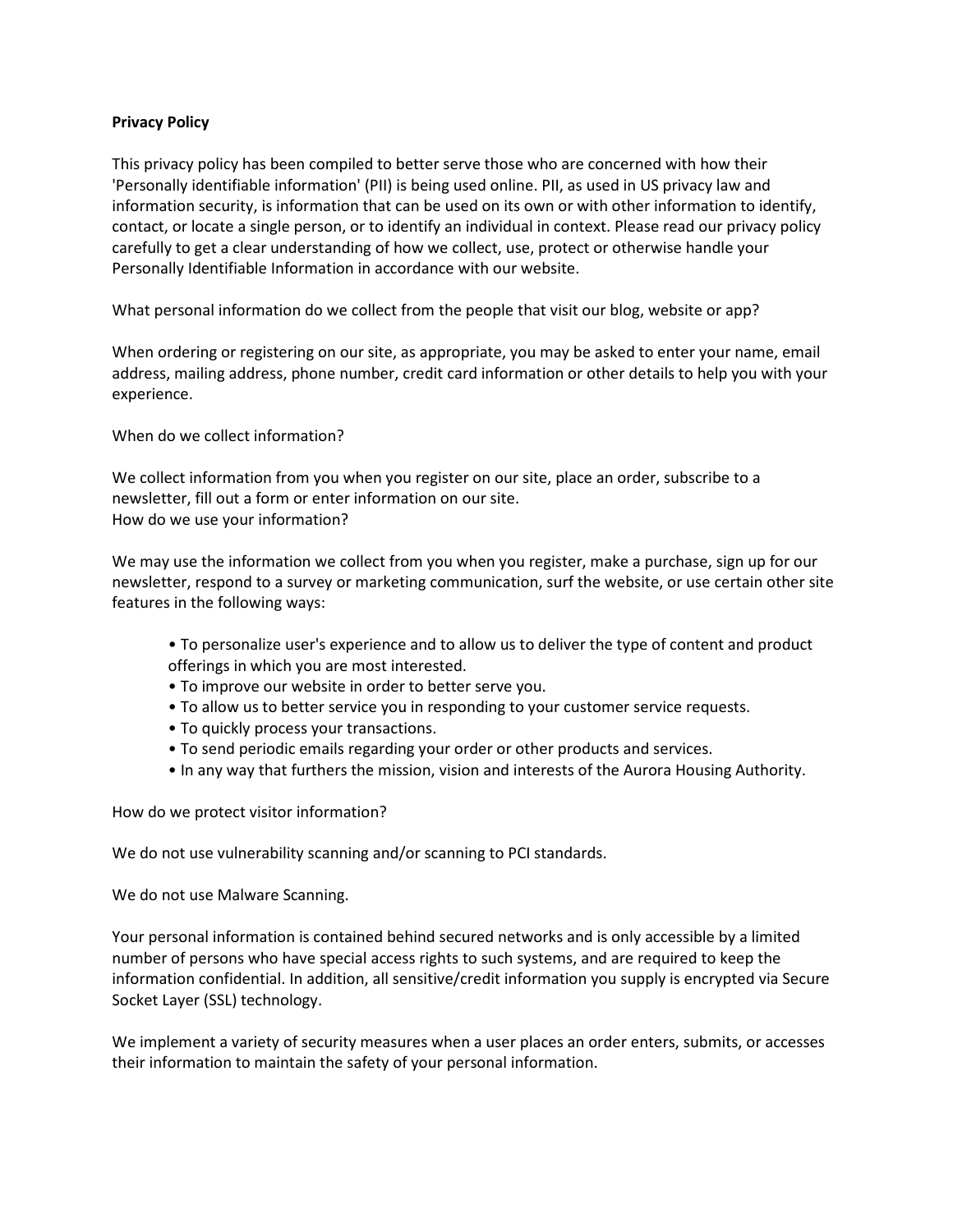All transactions are processed through a gateway provider and are not stored or processed on our servers.

### Do we use 'cookies'?

Yes. Cookies are small files that a site or its service provider transfers to your computer's hard drive through your Web browser (if you allow) that enables the site's or service provider's systems to recognize your browser and capture and remember certain information. For instance, we use cookies to help us remember and process the items in your shopping cart. They are also used to help us understand your preferences based on previous or current site activity, which enables us to provide you with improved services. We also use cookies to help us compile aggregate data about site traffic and site interaction so that we can offer better site experiences and tools in the future.

We use cookies to:

- Help remember and process the items in the shopping cart.
- Understand and save user's preferences for future visits.

You can choose to have your computer warn you each time a cookie is being sent, or you can choose to turn off all cookies. You do this through your browser (like Internet Explorer) settings. Each browser is a little different, so look at your browser's Help menu to learn the correct way to modify your cookies. If you disable cookies off, some features will be disabled It won't affect the users experience that make your site experience more efficient and some of our services will not function properly. However, you can still place orders.

# Google

Google's advertising requirements can be summed up by Google's Advertising Principles. They are put in place to provide a positive experience for users.

https://support.google.com/adwordspolicy/answer/1316548?hl=en We use Google AdSense Advertising on our website.

Google, as a third party vendor, uses cookies to serve ads on our site. Google's use of the DART cookie enables it to serve ads to our users based on their visit to our site and other sites on the Internet. Users may opt out of the use of the DART cookie by visiting the Google ad and content network privacy policy.

We have implemented the following:

• Demographics and Interests Reporting

We along with third-party vendors, such as Google use first-party cookies (such as the Google Analytics cookies) and third-party cookies (such as the DoubleClick cookie) or other third-party identifiers together to compile data regarding user interactions with ad impressions, and other ad service functions as they relate to our website.

# Opting out:

Users can set preferences for how Google advertises to you using the Google Ad Settings page. Alternatively, you can opt out by visiting the Network Advertising initiative opt out page or permanently using the Google Analytics Opt Out Browser add on.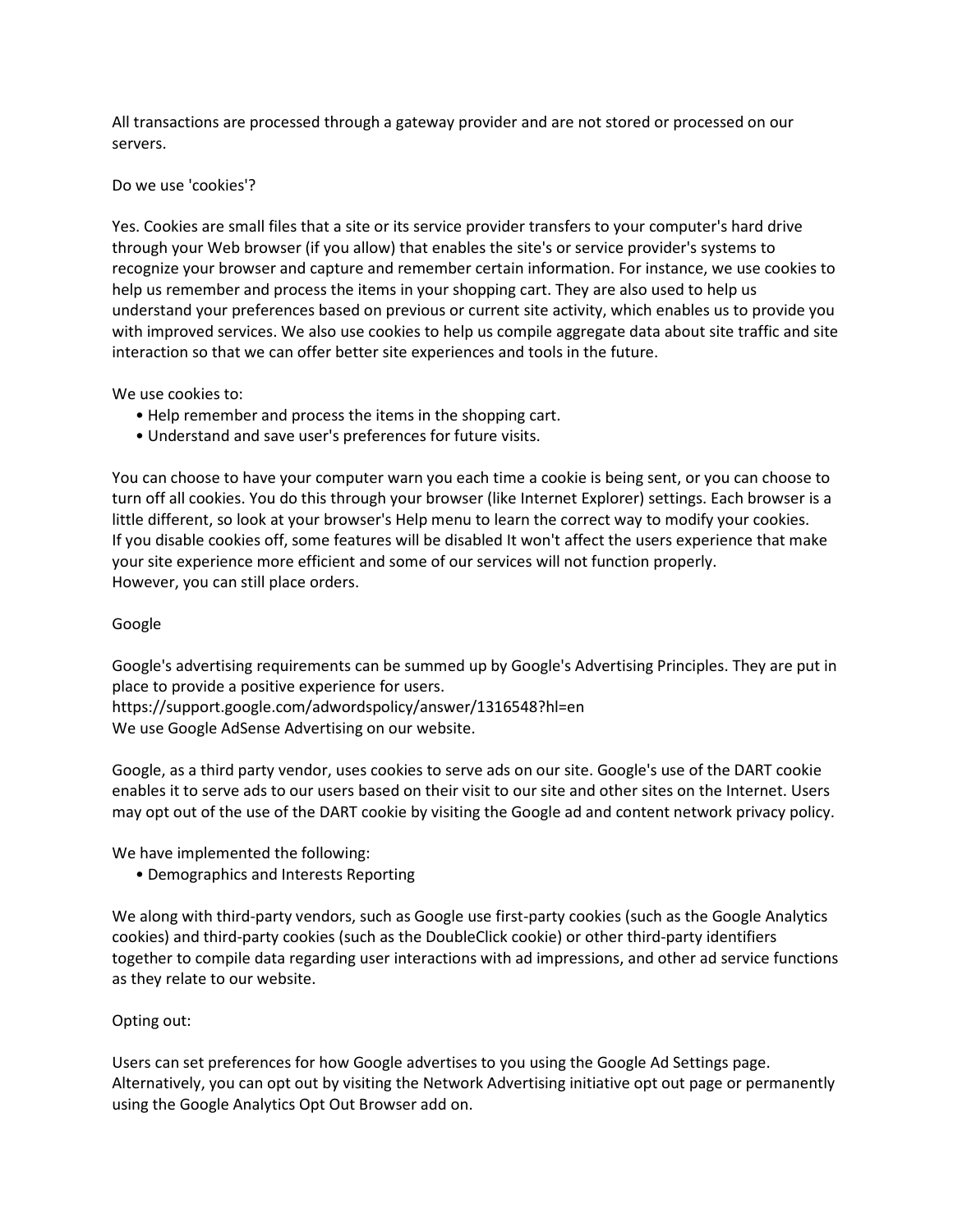California Online Privacy Protection Act

CalOPPA is the first state law in the nation to require commercial websites and online services to post a privacy policy. The law's reach stretches well beyond California to require a person or company in the United States (and conceivably the world) that operates websites collecting personally identifiable information from California consumers to post a conspicuous privacy policy on its website stating exactly the information being collected and those individuals with whom it is being shared, and to comply with this policy. - See more at:http://consumercal.org/california-online-privacy-protection-act-caloppa/...

According to CalOPPA we agree to the following:

Users can visit our site anonymously

Once this privacy policy is created, we will add a link to it on our home page, or as a minimum on the first significant page after entering our website.

Our Privacy Policy link includes the word 'Privacy', and can be easily be found on the page specified above.

Users will be notified of any privacy policy changes:

• On our Privacy Policy Page

Users are able to change their personal information:

• By logging in to their account

How does our site handle do not track signals?

We honor do not track signals and do not track, plant cookies, or use advertising when a Do Not Track (DNT) browser mechanism is in place.

Does our site allow third party behavioral tracking?

It's also important to note that we do not allow third party behavioral tracking COPPA (Children Online Privacy Protection Act)

When it comes to the collection of personal information from children under 13, the Children's Online Privacy Protection Act (COPPA) puts parents in control. The Federal Trade Commission, the nation's consumer protection agency, enforces the COPPA Rule, which spells out what operators of websites and online services must do to protect children's privacy and safety online.

We do not specifically market to children under 13.

Fair Information Practices

The Fair Information Practices Principles form the backbone of privacy law in the United States and the concepts they include have played a significant role in the development of data protection laws around the globe. Understanding the Fair Information Practice Principles and how they should be implemented is critical to comply with the various privacy laws that protect personal information.